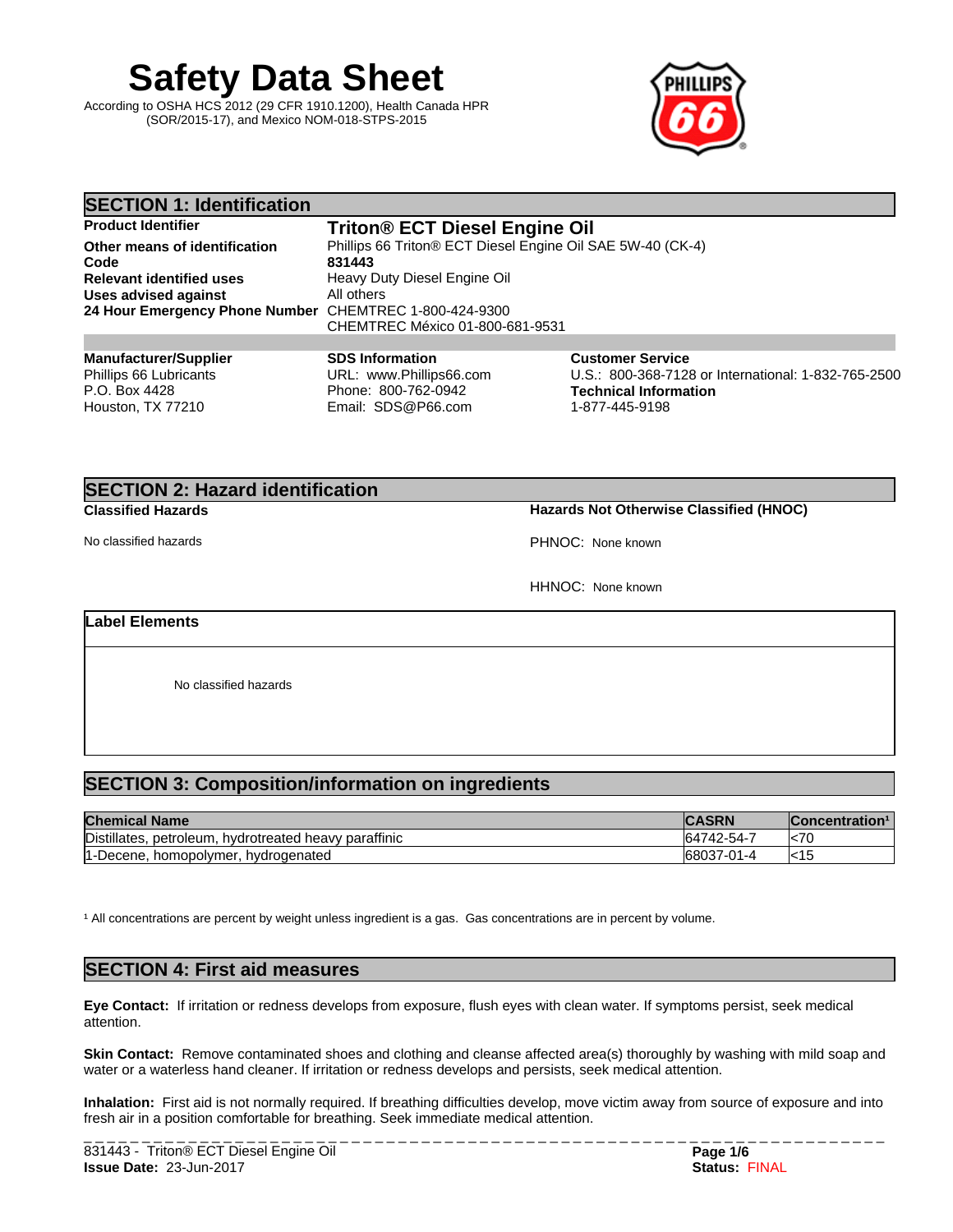**Ingestion:** First aid is not normally required; however, if swallowed and symptoms develop, seek medical attention.

**Most important symptoms and effects, both acute and delayed:** Prolonged or repeated contact may dry skin and cause irritation Inhalation of oil mists or vapors generated at elevated temperatures may cause respiratory irritation. Accidental ingestion can result in minor irritation of the digestive tract, nausea and diarrhea.

\_ \_ \_ \_ \_ \_ \_ \_ \_ \_ \_ \_ \_ \_ \_ \_ \_ \_ \_ \_ \_ \_ \_ \_ \_ \_ \_ \_ \_ \_ \_ \_ \_ \_ \_ \_ \_ \_ \_ \_ \_ \_ \_ \_ \_ \_ \_ \_ \_ \_ \_ \_ \_ \_ \_ \_ \_ \_ \_ \_ \_ \_ \_ \_ \_ \_ \_ \_ \_

**Notes to Physician:**Acute aspirations of large amounts of oil-laden material may produce a serious aspiration pneumonia. Patients who aspirate these oils should be followed for the development of long-term sequelae. Inhalation exposure to oil mists below current workplace exposure limits is unlikely to cause pulmonary abnormalities.

### **SECTION 5: Firefighting measures**

#### **NFPA 704 Hazard Class**

**Health:** 0 **Flammability:** 1 **Instability:** 0 0 (Minimal)



1 (Slight) 2 (Moderate) 3 (Serious) 4 (Severe)

**Extinguishing Media:** Dry chemical, carbon dioxide, foam, or water spray is recommended. Water or foam may cause frothing of materials heated above 212°F / 100°C. Carbon dioxide can displace oxygen. Use caution when applying carbon dioxide in confined spaces. Simultaneous use of foam and water on the same surface is to be avoided as water destroys the foam.

#### **Specific hazards arising from the chemical**

**Unusual Fire & Explosion Hazards:** This material may burn, butwill not ignite readily. If container is not properly cooled, it can rupture in the heat of a fire.

**Hazardous Combustion Products:** Combustion may yield smoke, carbon monoxide, and other products of incomplete combustion. Oxides of sulfur, nitrogen or phosphorus may also be formed.

**Special protective actions for fire-fighters:** For fires beyond the initial stage, emergency responders in the immediate hazard area should wear protective clothing. When the potential chemical hazard is unknown, in enclosed or confined spaces, a self contained breathing apparatus should be worn. In addition, wear other appropriate protective equipment as conditions warrant (see Section 8). Isolate the hazard area and deny entry to unnecessary and unprotected personnel. Stop spill/release if it can be done safely. Move undamaged containers from immediate hazard area if it can be done safely. Water spray may be useful in minimizing or dispersing vapors and to protect personnel. Cool equipment exposed to fire with water, if it can be done safely. Avoid spreading burning liquid with water used for cooling purposes.

#### **See Section 9 for Flammable Properties including Flash Point and Flammable (Explosive) Limits**

### **SECTION 6: Accidental release measures**

**Personal precautions, protective equipment and emergency procedures:** This material may burn, butwill not ignite readily. Keep all sources of ignition away from spill/release. Stay upwind and away from spill/release. Avoid direct contact with material. For large spillages, notify persons down wind of the spill/release, isolate immediate hazard area and keep unauthorized personnel out. Wear appropriate protective equipment, including respiratory protection, as conditions warrant (see Section 8). See Sections 2 and 7 for additional information on hazards and precautionary measures.

**Environmental Precautions:** Stop and contain spill/release if it can be done safely. Prevent spilled material from entering sewers, storm drains, other unauthorized drainage systems, and natural waterways. Use water sparingly to minimize environmental contamination and reduce disposal requirements. If spill occurs on water notify appropriate authorities and advise shipping of any hazard. Spills into or upon navigable waters, the contiguous zone, or adjoining shorelines that cause a sheen or discoloration on the surface of the water, may require notification of the National Response Center (phone number 800-424-8802).

**Methods and material for containment and cleaning up:** Notify relevant authorities in accordance with all applicable regulations. Immediate cleanup of any spill is recommended. Dike far ahead of spill for later recovery or disposal. Absorb spill with inert material such as sand or vermiculite, and place in suitable container for disposal. If spilled on water remove with appropriate methods (e.g. skimming, booms or absorbents). In case of soil contamination, remove contaminated soil for remediation or disposal, in accordance with local regulations.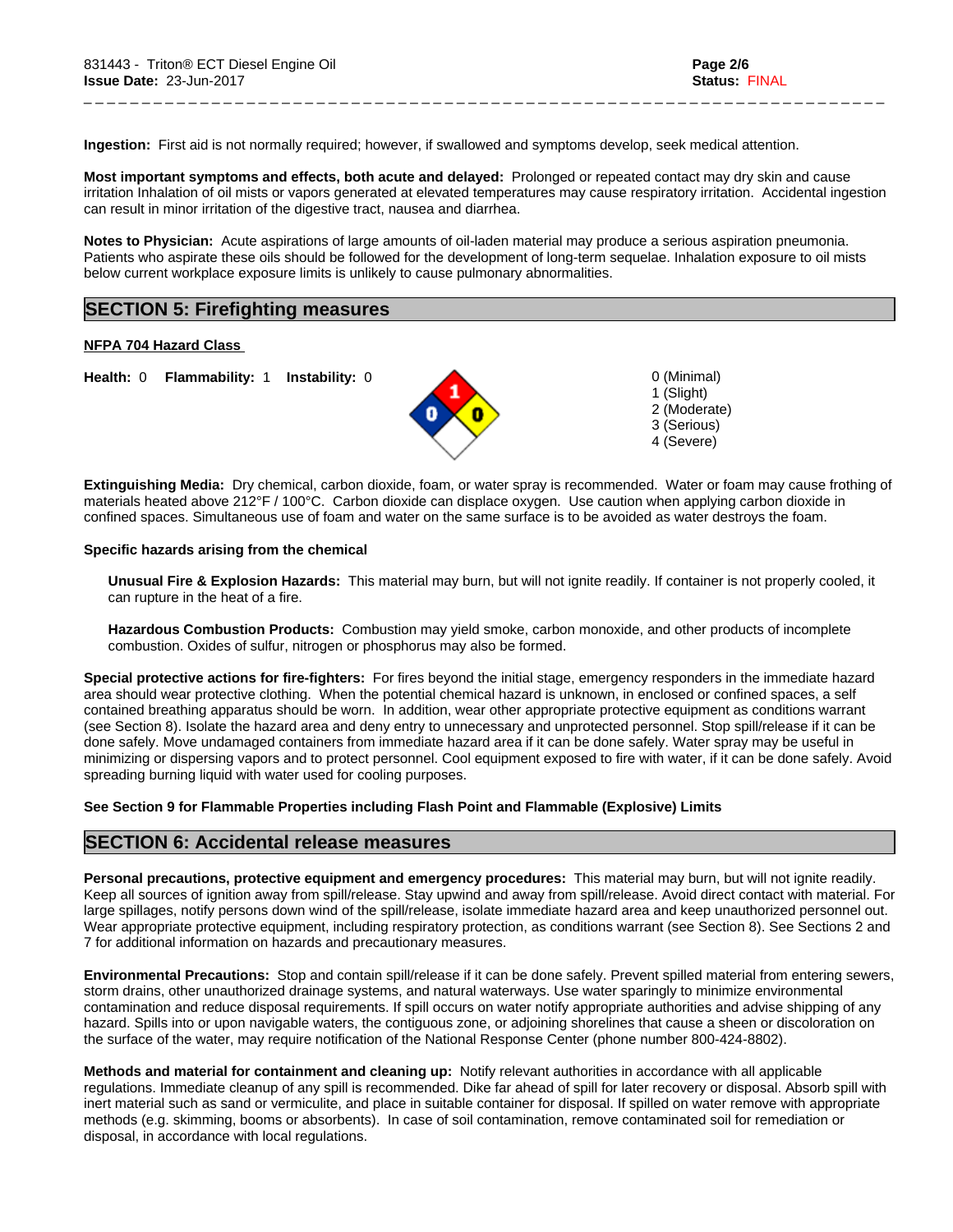Recommended measures are based on the most likely spillage scenarios for this material; however local conditions and regulations may influence or limit the choice of appropriate actions to be taken. See Section 13 for information on appropriate disposal.

\_ \_ \_ \_ \_ \_ \_ \_ \_ \_ \_ \_ \_ \_ \_ \_ \_ \_ \_ \_ \_ \_ \_ \_ \_ \_ \_ \_ \_ \_ \_ \_ \_ \_ \_ \_ \_ \_ \_ \_ \_ \_ \_ \_ \_ \_ \_ \_ \_ \_ \_ \_ \_ \_ \_ \_ \_ \_ \_ \_ \_ \_ \_ \_ \_ \_ \_ \_ \_

### **SECTION 7: Handling and storage**

**Precautions for safe handling:** Keep away from flames and hot surfaces. Wash thoroughly after handling. Use good personal hygiene practices and wear appropriate personal protective equipment (see section 8). Spills will produce very slippery surfaces. Used motor oils have been shown to cause skin cancer in mice after repeated application to the skin without washing. Brief or intermittent skin contact with used motor oil is not expected to cause harm if the oil is thoroughly removed by washing with soap and water. Do not enter confined spaces such as tanks or pits without following proper entry procedures such as ASTM D-4276 and 29CFR 1910.146. Do not wear contaminated clothing or shoes.

**Conditions for safe storage:** Keep container(s) tightly closed and properly labeled. Use and store this material in cool, dry, well-ventilated area away from heat and all sources of ignition. Store only in approved containers. Keep away from any incompatible material (see Section 10). Protect container(s) against physical damage.

"Empty" containers retain residue and may be dangerous. Do not pressurize, cut, weld, braze, solder, drill, grind, or expose such containers to heat, flame, sparks, or other sources of ignition. They may explode and cause injury or death."Empty" drums should be completely drained, properly bunged, and promptly shipped to the supplier or a drum reconditioner. All containers should be disposed of in an environmentally safe manner and in accordance with governmental regulations. Before working on or in tanks which contain or have contained this material, refer to OSHA regulations, ANSI Z49.1, and other references pertaining to cleaning, repairing, welding, or other contemplated operations.

### **SECTION 8: Exposure controls/personal protection**

| <b>Chemical Name</b>    | <b>ACGIH</b>              | OSHA    | <b>Mexico</b> | <b>Phillips 66</b> |
|-------------------------|---------------------------|---------|---------------|--------------------|
| Distillates, petroleum, | TWA: $5 \text{mq/m}^3$    | $- - -$ | ---           | $- - -$            |
| hydrotreated heavy      | STEL: $10 \text{ mg/m}^3$ |         |               |                    |
| baraffinic              | as Oil Mist, if Generated |         |               |                    |

Note: State, local or other agencies or advisory groups may have established more stringent limits. Consult an industrial **hygienist or similar professional, or your local agencies, for further information.**

**Engineering controls:** Ifcurrent ventilation practices are not adequate to maintain airborne concentrations below the established exposure limits, additional engineering controls may be required.

**Eye/Face Protection:** The use of eye protection that meets or exceeds ANSI Z.87.1 isrecommended to protect against potential eye contact, irritation, or injury. Depending on conditions of use, a face shield may be necessary.

**Skin/Hand Protection:** The use of gloves impervious to the specific material handled is advised to prevent skin contact. Users should check with manufacturers to confirm the breakthrough performance of their products. Suggested protective materials: Nitrile

**Respiratory Protection:** Where there is potential for airborne exposure above the exposure limit a NIOSH certified air purifying respirator equipped with R or P95 filters may be used.

A respiratory protection program that meets or is equivalent to OSHA 29 CFR 1910.134 and ANSI Z88.2 should be followed whenever workplace conditions warrant a respirator's use. Air purifying respirators provide limited protection and cannot be used in atmospheres that exceed the maximum use concentration (as directed by regulation or the manufacturer's instructions), in oxygen deficient (less than 19.5 percent oxygen) situations, or under conditions that are immediately dangerous to life and health (IDLH).

Suggestions provided in this section for exposure control and specific types of protective equipment are based on readily available information. Users should consult with the specific manufacturer to confirm the performance of their protective **equipment. Specific situations may require consultation with industrial hygiene, safety, or engineering professionals.**

### **SECTION 9: Physical and chemical properties**

 **Note:** Unless otherwise stated, values are determined at 20°C (68°F) and 760 mm Hg (1 atm). Data represent typical values and are not intended to be specifications.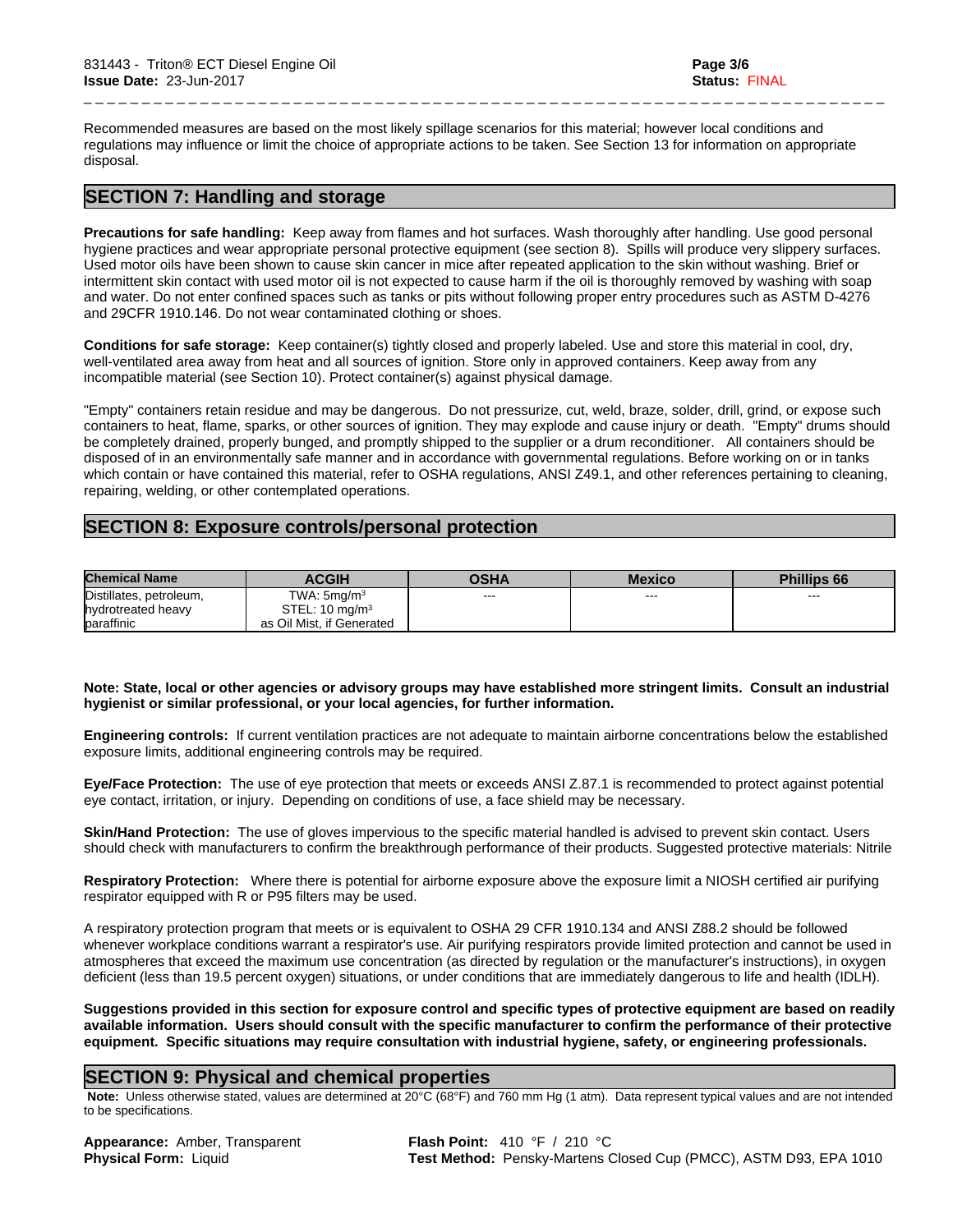| <b>Odor: Petroleum</b>                           | Initial Boiling Point/Range: No data                                       |
|--------------------------------------------------|----------------------------------------------------------------------------|
| <b>Odor Threshold: No data</b>                   | Vapor Pressure: <1 mm Hq                                                   |
| <b>pH:</b> Not applicable                        | Partition Coefficient (n-octanol/water) (Kow): No data                     |
| Vapor Density (air=1): $>1$                      | <b>Melting/Freezing Point: No data</b>                                     |
| Upper Explosive Limits (vol % in air): No data   | Auto-ignition Temperature: No data                                         |
| Lower Explosive Limits (vol % in air): No data   | Decomposition Temperature: No data                                         |
| <b>Evaporation Rate (nBuAc=1): No data</b>       | <b>Specific Gravity (water=1):</b> $0.8484 \& 60^{\circ}F (15.6^{\circ}C)$ |
| Particle Size: Not applicable                    | <b>Bulk Density: 7.06 lbs/gal</b>                                          |
| Percent Volatile: No data                        | <b>Viscosity:</b> 14.8 cSt $@$ 100 $°C$ ; 89 cSt $@$ 40 $°C$               |
| <b>Flammability (solid, gas):</b> Not applicable | <b>Pour Point:</b> $-40$ °F / $-40$ °C                                     |
| <b>Solubility in Water: Negligible</b>           |                                                                            |

### **SECTION 10: Stability and reactivity**

**Reactivity:** Not chemically reactive.

**Chemical stability:** Stable under normal ambient and anticipated conditions of use.

**Possibility of hazardous reactions:** Hazardous reactions not anticipated.

**Conditions to avoid:** Extended exposure to high temperatures can cause decomposition. Avoid all possible sources of ignition.

\_ \_ \_ \_ \_ \_ \_ \_ \_ \_ \_ \_ \_ \_ \_ \_ \_ \_ \_ \_ \_ \_ \_ \_ \_ \_ \_ \_ \_ \_ \_ \_ \_ \_ \_ \_ \_ \_ \_ \_ \_ \_ \_ \_ \_ \_ \_ \_ \_ \_ \_ \_ \_ \_ \_ \_ \_ \_ \_ \_ \_ \_ \_ \_ \_ \_ \_ \_ \_

**Incompatible materials:** Avoid contact with strong oxidizing agents and strong reducing agents.

**Hazardous decomposition products:** Not anticipated under normal conditions of use, During use in engines, contamination of oil with low levels of hazardous fuel combustion by-products (e.g. polycyclic aromatic hydrocarbons) may occur.

### **SECTION 11: Toxicological information**

#### **Information on Toxicological Effects**

| <b>Substance / Mixture</b> |  |
|----------------------------|--|
|----------------------------|--|

| <b>Acute Toxicity</b> | <b>Hazard</b>          | <b>Additional Information</b> | LC50/LD50 Data            |
|-----------------------|------------------------|-------------------------------|---------------------------|
|                       |                        |                               |                           |
| <b>Inhalation</b>     | Unlikely to be harmful |                               | >5 mg/L (mist, estimated) |
|                       |                        |                               |                           |
| Dermal                | Unlikely to be harmful |                               | $> 2$ g/kg (estimated)    |
|                       |                        |                               |                           |
| Oral                  | Unlikely to be harmful |                               | $>$ 5 g/kg (estimated)    |
|                       |                        |                               |                           |

**Aspiration Hazard:** Not expected to be an aspiration hazard

**Skin Corrosion/Irritation:** Causes mild skin irritation. Repeated exposure may cause skin dryness or cracking.

**Serious Eye Damage/Irritation:** Causes mild eye irritation.

**Skin Sensitization:** No information available on the mixture, however none of the components have been classified for skin sensitization (or are below the concentration threshold for classification).

**Respiratory Sensitization:** No information available.

**Specific Target Organ Toxicity (Single Exposure):** No information available on the mixture, however none of the components have been classified for target organ toxicity (or are below the concentration threshold for classification).

**Specific Target Organ Toxicity (Repeated Exposure):** No information available on the mixture, however none of the components have been classified for target organ toxicity (or are below the concentration threshold for classification).

**Carcinogenicity:** No information available on the mixture, however none of the components have been classified for carcinogenicity (or are below the concentration threshold for classification).

**Germ Cell Mutagenicity:** No information available on the mixture, however none of the components have been classified for germ cell mutagenicity (or are below the concentration threshold for classification).

**Reproductive Toxicity:** No information available on the mixture, however none of the components have been classified for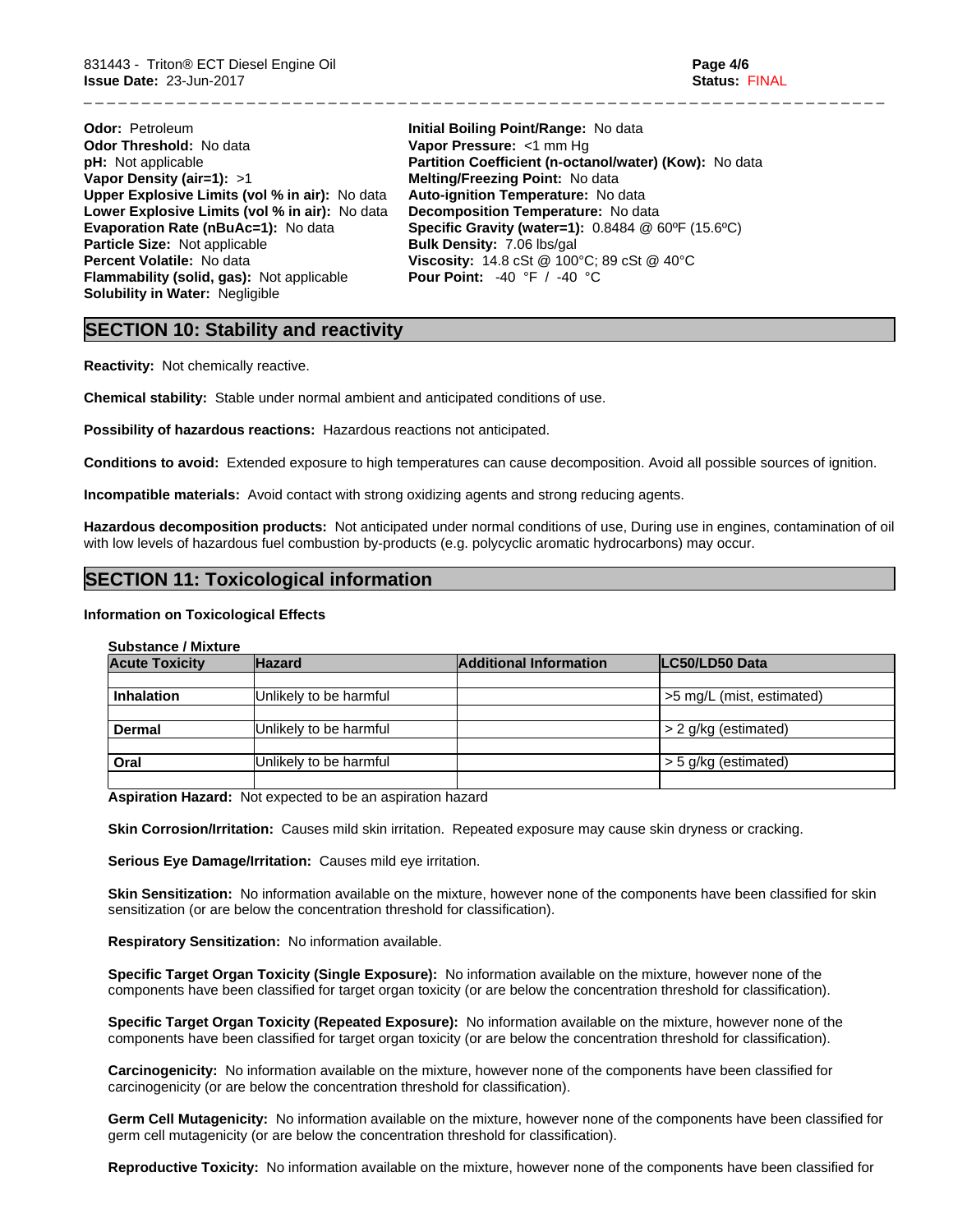reproductive toxicity (or are below the concentration threshold for classification).

### **Information on Toxicological Effects of Components**

### **Distillates, petroleum, hydrotreated heavy paraffinic**

*Carcinogenicity:* This oil has been highly refined by a variety of processes to reduce aromatics and improve performance characteristics. It meets the IP-346 criteria of less than 3 percent PAH's and isnot considered a carcinogen by the International Agency for Research on Cancer.

\_ \_ \_ \_ \_ \_ \_ \_ \_ \_ \_ \_ \_ \_ \_ \_ \_ \_ \_ \_ \_ \_ \_ \_ \_ \_ \_ \_ \_ \_ \_ \_ \_ \_ \_ \_ \_ \_ \_ \_ \_ \_ \_ \_ \_ \_ \_ \_ \_ \_ \_ \_ \_ \_ \_ \_ \_ \_ \_ \_ \_ \_ \_ \_ \_ \_ \_ \_ \_

### **SECTION 12: Ecological information**

### **GHS Classification: No classified hazards**

**Toxicity:** All acute aquatic toxicity studies on samples of lubricant base oils show acute toxicity values greater than 100 mg/L for invertebrates, algae and fish. These tests were carried out on water accommodated fractions and the results are consistent with the predicted aquatic toxicity of these substances based on their hydrocarbon compositions.

**Persistence and Degradability:** The hydrocarbons in this material are not readily biodegradable, but since they can be degraded by microorganisms, they are regarded as inherently biodegradable.

**Bioaccumulative Potential:** Log Kow values measured for the hydrocarbon components of this material are greater than 5.3, and therefore regarded as having the potential to bioaccumulate. In practice, metabolic processes may reduce bioconcentration.

**Mobility in Soil:** Volatilization to air is not expected to be a significant fate process due to the low vapor pressure of this material. In water, base oils will float and spread over the surface at a rate dependent upon viscosity. There will be significant removal of hydrocarbons from the water by sediment adsorption. In soil and sediment, hydrocarbon components will show low mobility with adsorption to sediments being the predominant physical process. The main fate process is expected to be slow biodegradation of the hydrocarbon constituents in soil and sediment.

#### **Other adverse effects:** None anticipated.

### **SECTION 13: Disposal considerations**

The generator of a waste is always responsible for making proper hazardous waste determinations and needs to consider state and local requirements in addition to federal regulations. This material, if discarded as produced, would not be a federally regulated RCRA "listed" hazardous waste and is not believed to exhibit characteristics of hazardous waste. See Sections 7 and 8 for information on handling, storage and personal protection and Section 9 for physical/chemical properties. It is possible that the material as produced contains constituents which are not required to be listed in the SDS but could affect the hazardous waste determination. Additionally, use which results in chemical or physical change of this material could subject it to regulation as a hazardous waste.This material under most intended uses would become "Used Oil" due to contamination by physical or chemical impurities. Whenever possible, Recycle used oil in accordance with applicable federal and state or local regulations. Container contents should be completely used and containers should be emptied prior to discard.

### **SECTION 14: Transport information**

**U.S. Department of Transportation (DOT) UN Number:** Not regulated **UN proper shipping name:** None **Transport hazard class(es):** None **Packing Group:** None **Environmental Hazards:** This product does not meet the DOT/UN/IMDG/IMO criteria of a marine pollutant **Special precautions for user:** If shipped by land in a packaging having a capacity of 3,500 gallons or more, the provisions of 49 CFR, Part 130 apply. (Contains oil) **Transport in bulk according to Annex II of MARPOL 73/78 and the IBC Code:** Not applicable

### **SECTION 15: Regulatory information**

**CERCLA/SARA - Section 302 Extremely Hazardous Substances and TPQs (in pounds)**

This material does not contain any chemicals subject to the reporting requirements of SARA 302 and 40 CFR 372.